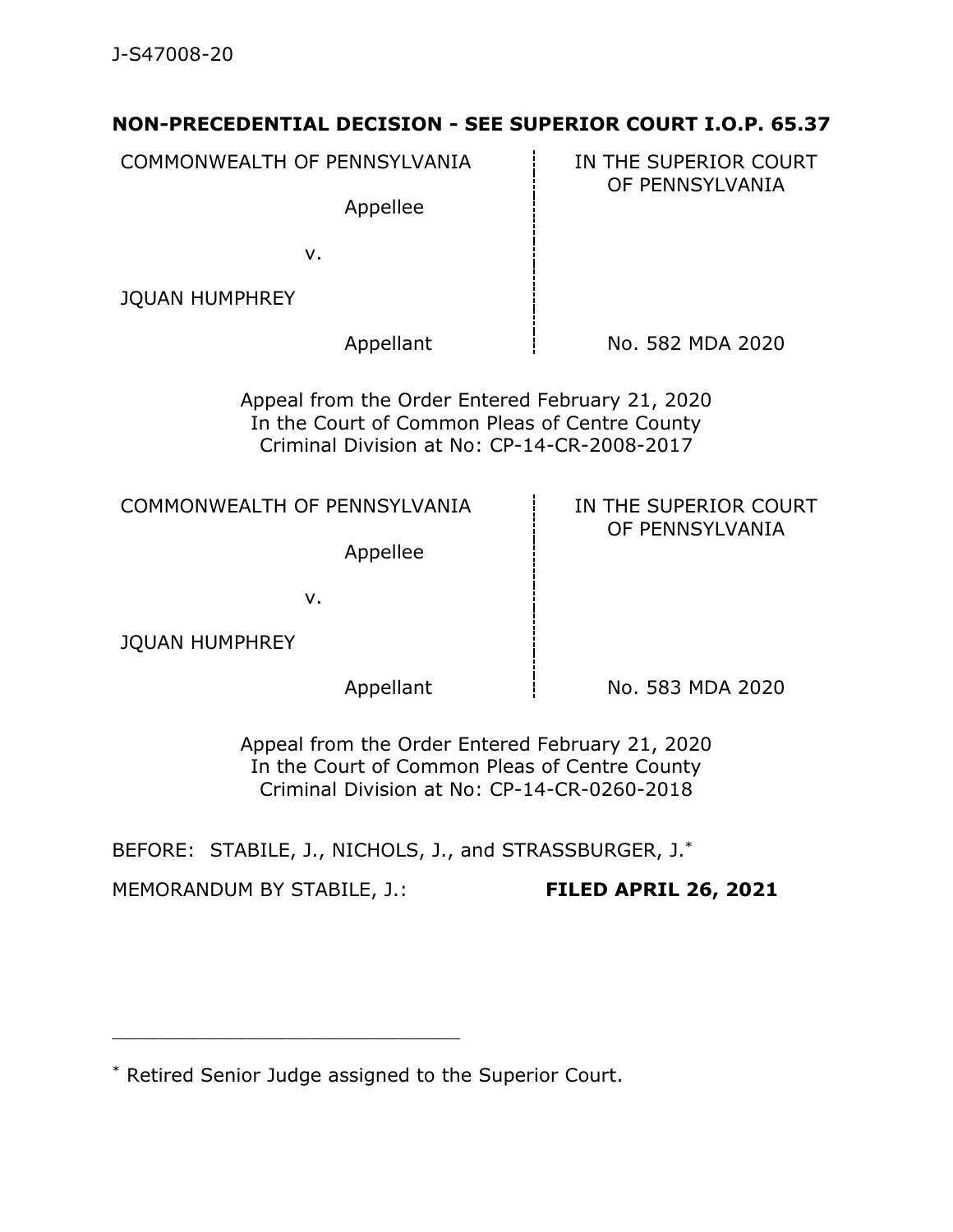## J-S47008-20

The Commonwealth of Pennsylvania appeals from the February 21, 2020 orders <sup>1</sup> dismissing charges against Appellee, Jquan Humphrey, pursuant to 50 P.S. § 7403(e) of the Mental Health Procedures Act ("MHPA"), 50 P.S. § 71701,<sup>2</sup> *et. seq*. We reverse.

At docket number 2008 of 2017, the Commonwealth charged Appellee with one count of aggravated harassment by a prisoner, 18 Pa.C.S.A. § 2703.1, based on September 13, 2017 incident in which Appellee, while an inmate at SCI Brenner Township, allegedly threw a bag of urine on a corrections officer. At docket number 260 of 2018, the Commonwealth charged Appellee with another count of aggravated harassment by a prisoner, based on a November 11, 2017 incident in which he allegedly spat on a corrections officer at SCI Brenner Township.

Appellee's counsel filed a motion for an examination of Appellee's competence to stand trial, and the trial court granted that motion on September 21, 2018 with the Commonwealth's agreement.<sup>3</sup> After a May 16, 2019 hearing on that matter, the Commonwealth agreed that Appellee was not competent to stand trial. At the conclusion of the hearing, the trial court

<sup>&</sup>lt;sup>1</sup> The Commonwealth filed a separate notice of appeal at each docket.

 $2$  1970 Pa. Laws. 817, as amended.

<sup>&</sup>lt;sup>3</sup> Section 7403(a) of the MHPA authorizes the defendant to apply the trial court for an incompetency examination. 50 P.S. § 7403(a).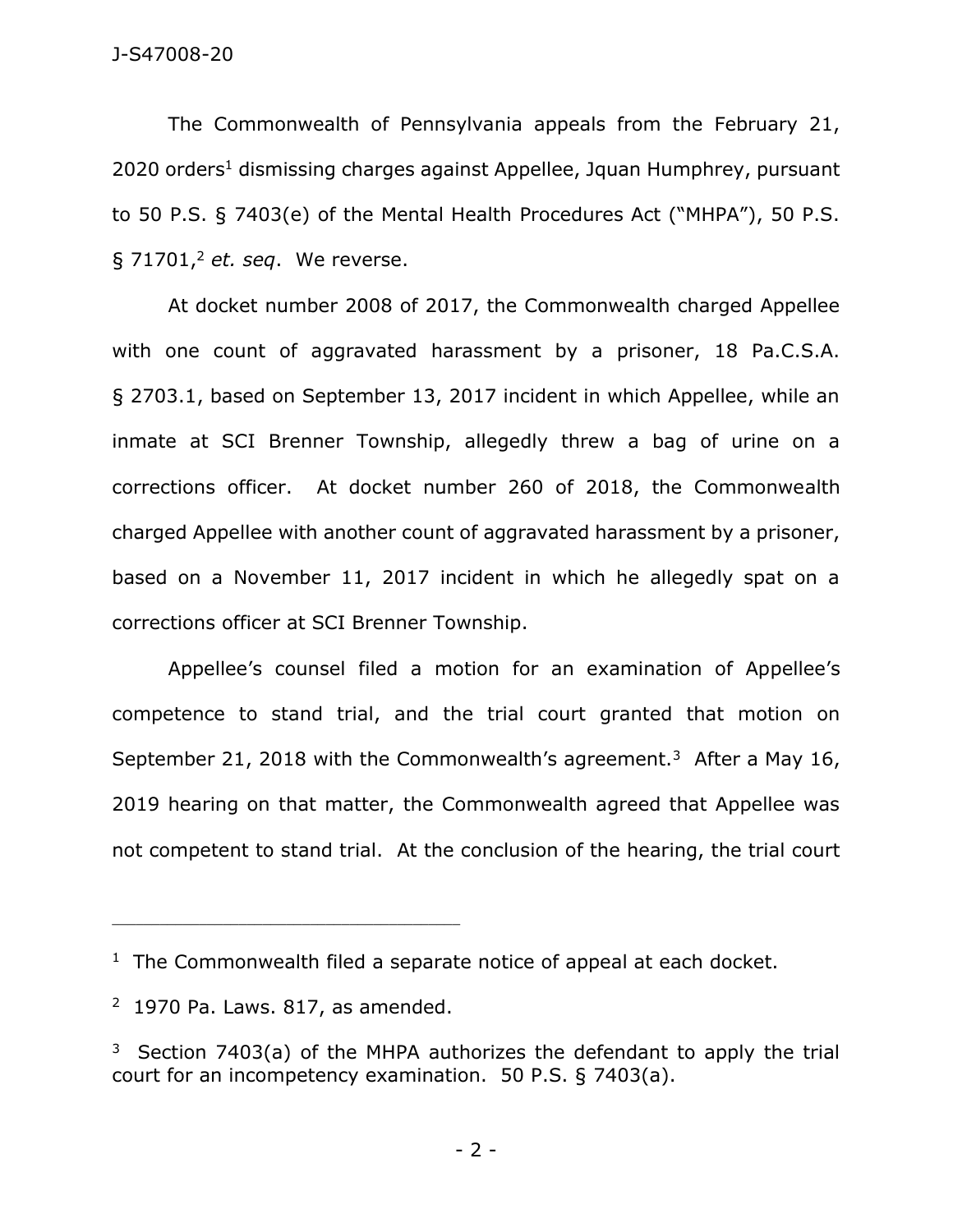stayed the prosecution and directed that Appellee undergo sixty days of involuntary treatment through the Pennsylvania Department of Corrections ("DOC").<sup>4</sup> DOC contacted the Commonwealth on July 5, 2019, expressing uncertainty as to what to do in response to the trial court's order. The trial court entered an amended order on July 8, 2019, explaining that Appellee was to receive treatment pursuant to the MHPA. On August 14, 2019 DOC's legal department informed the Commonwealth that the Pennsylvania Department of Human Services ("DHS"), not DOC, was the agency responsible for providing competency restoration services. On October 25, 2019, the trial court signed an order directing Appellee's transfer to Torrance State Hospital Forensic Psychiatric Center ("Torrance") for competency restoration. On November 14, 2019, Torrance issued a letter denying entry to Appellee because he was a state inmate. Admission to Torrance would be available to Appellee only upon his parole or completion of his maximum sentence.

On December 5, 2019, Appellee filed motions to dismiss the charges at docket 2008 of 2017 and 260 of 2018 asserting that Appellee was unlikely to regain competency and that a trial on the underlying charges would be unjust due to the passage of time. The Commonwealth opposed the motion and requested, among other things, a reexamination of Appellee because there

<sup>&</sup>lt;sup>4</sup> Section 7403(b) of the MHPA provides that a determination of incompetency effects a stay of the prosecution, and § 7403(c) requires a reexamination of competency not less than every 90 days. 50 P.S. § 7403(b), (c).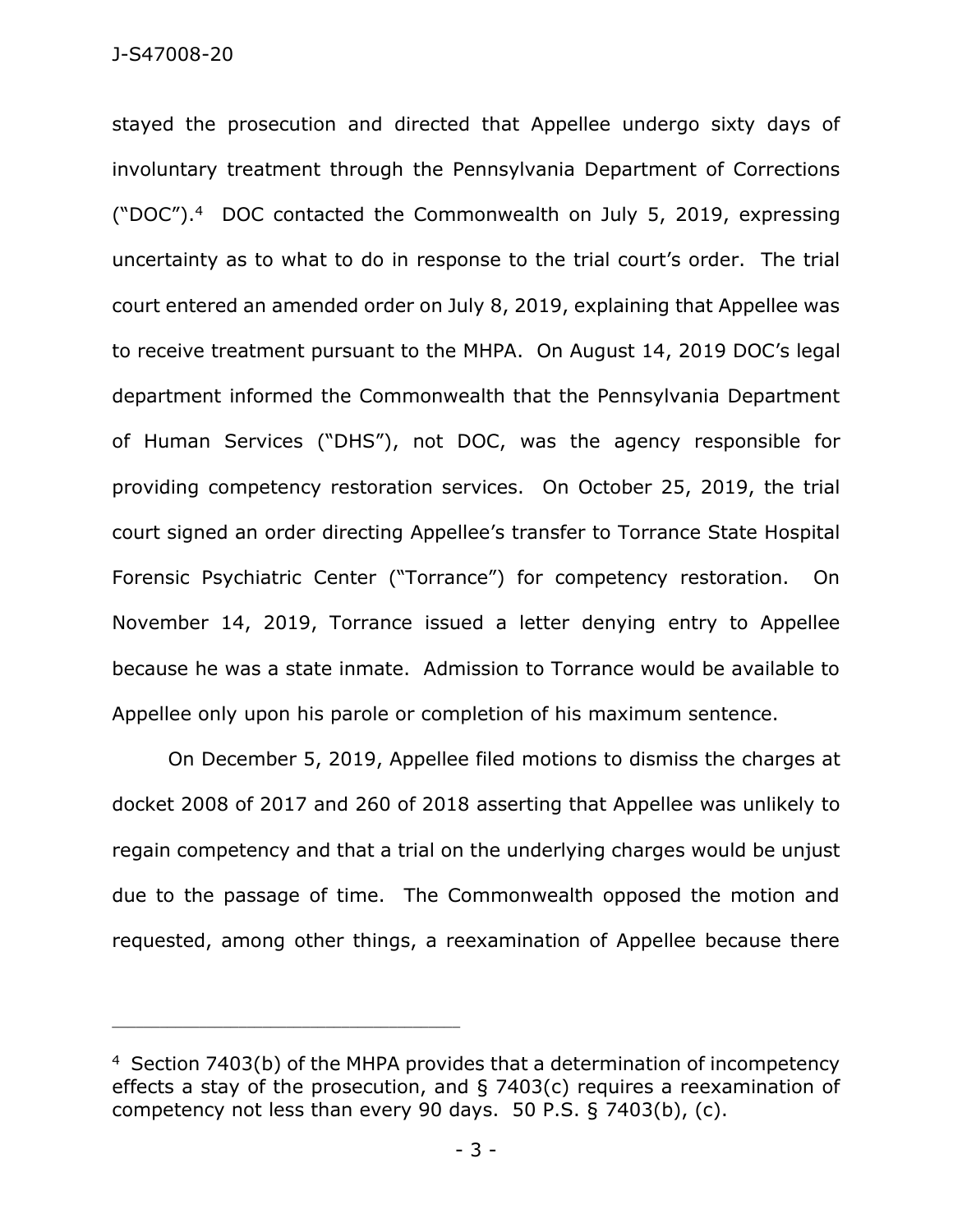had been no competency examination after the initial one that was the subject of the May 16, 2019 hearing. The trial court conducted a hearing on February 7, 2020. On February 21, 2020, it entered an order granting Appellee's motion and dismissing the charges against Appellee.

The trial court relied on § 7403(e) of the MHPA, which provides in full as follows:

**(e) Resumption of Proceedings or Dismissal.**--When the court, on its own motion or upon the application of the attorney for the Commonwealth or counsel for the defendant, determines that such person has regained his competence to proceed, the proceedings shall be resumed. If the court is of the opinion that by reason of the passage of time and its effect upon the criminal proceedings it would be unjust to resume the prosecution, the court may dismiss the charge and order the person discharged.

50 P.S. § 7403(e). The trial court relied on the second sentence of this subsection in support of its order.<sup>5</sup> The trial court concluded, "[w]hen there is a substantial probability that competency will not be restored for the foreseeable future, dismissal is appropriate." Trial Court Opinion, 2//19/20, at 3 (citing *Commonwealth v. McGargle*, 549 A.2d 198, 199 (Pa. Super. 1988).

<sup>&</sup>lt;sup>5</sup> The trial court quotes directly from the second sentence of § 7403(e), but miscites it as § 7403(d). Trial Court Opinion, 2/19/20, at 3. Section 7403(d) does not apply here, as it governs discharge from detention but not dismissal of pending charges. Discharge from detention is not at issue because Appellee, at all relevant times, was incarcerated in state prison on other charges.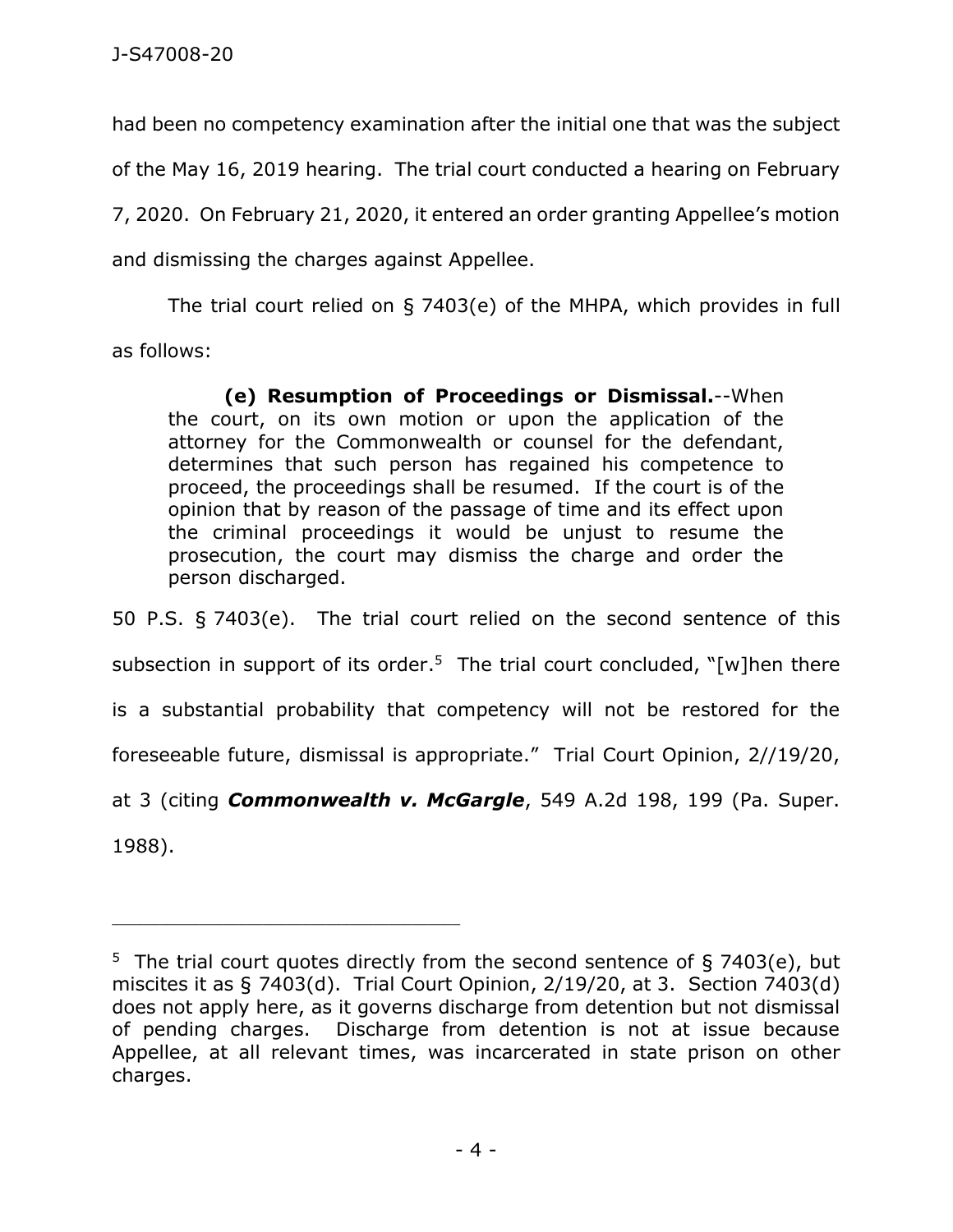The Commonwealth argues, based on the first sentence of § 7403(e), that a decision on resumption or dismissal of proceedings occurs only after the trial court has determined that the defendant is competent to stand trial.<sup>6</sup> The Commonwealth presents this as an issue of statutory construction, a question of law for which our standard of review is *de novo* and our scope of review is plenary. *Lynnebrook & Woodbrook Assocs., L.P. ex rel. Lynnebrook Manor, Inc. v. Borough of Millersville*, 963 A.2d 1261, 1262

n.2 (Pa. 2008).

We need not delve into the principles of statutory construction, as we find *McGargle* controlling. In *McGargle*, the trial court found "a substantial probability that [the defendant's] incompetence will continue in the foreseeable future[,]" and therefore dismissed the charges. *McGargle*, 549 A.2d at 199. The *McGargle* Court reversed:

If the person regains competence, but the court is of the opinion that by reason of the passage of time and its effect on the proceedings it would be unjust to resume the prosecution, the court may dismiss the charges. 50 P.S. § 7403(e). **Since appellee has not, and in all likelihood will not, regain competence, this section does not apply either.** *See, Commonwealth v. Hazur,* 539 A.2d 451 (Pa. Super. 1988). **We are not directed to, nor have we been able to find, either statutory or case law which provides for the dismissal of charges where the accused is incompetent and expected to remain so forever, as appears to be the case here.** While we concede the pointlessness of reversing the trial court and reinstating charges for which appellee will most likely

 $6$  This is one of three arguments the Commonwealth raises in its brief. We confine our analysis to this one because we find it dispositive.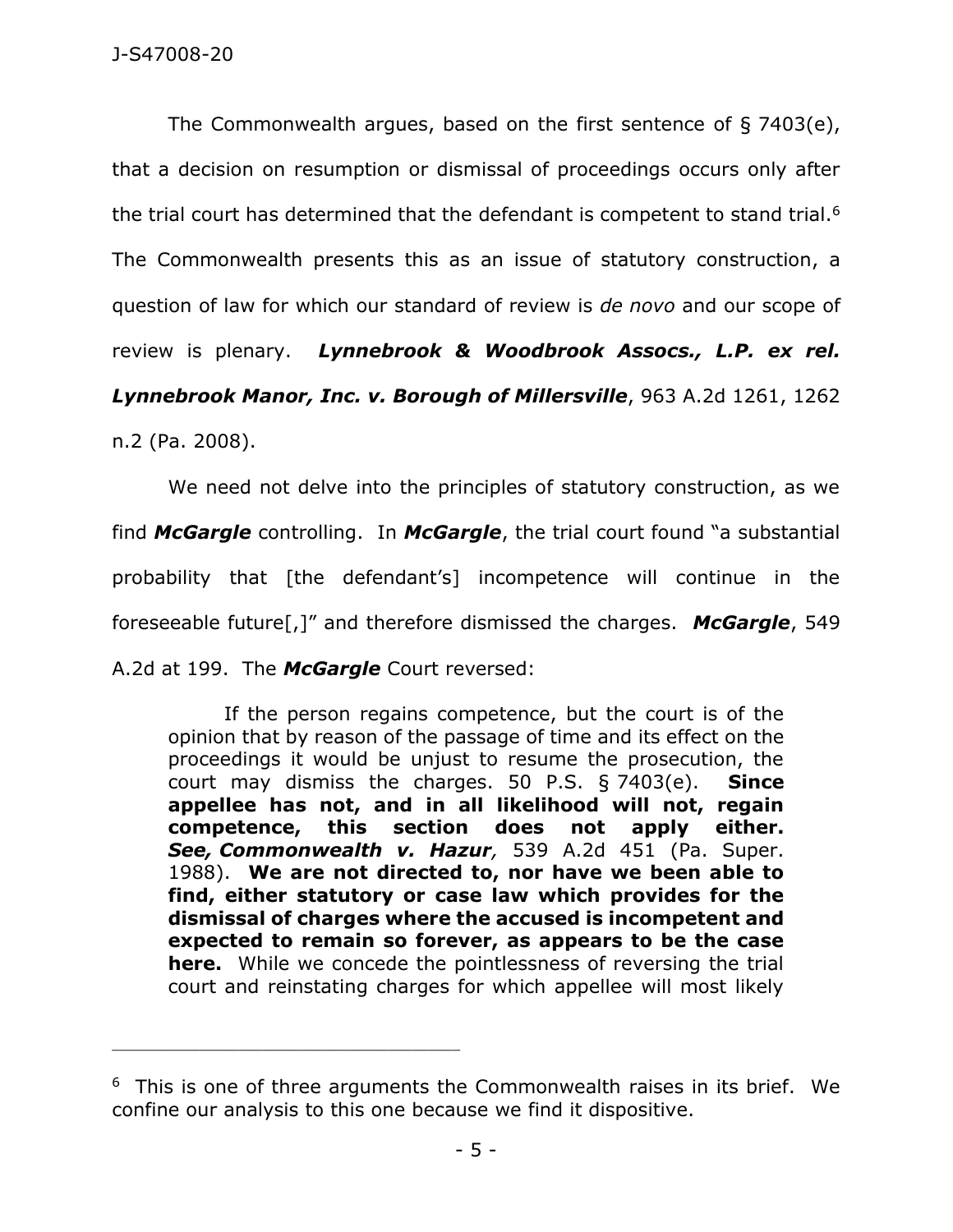never stand trial, we are constrained to do so, absent any statutory authority for dismissal.

*Id.* (emphasis added). Likewise, in *Hazur*, this Court wrote, "[d]ismissal of the charges is only appropriate when a defendant is found incompetent and then regains competency but too much time has lapsed in the interim making it unjust to continue the prosecution." *Hazur*, 539 A.2d at 454.

The trial court erred in citing *McGargle* for the proposition that dismissal is warranted where there is no probability that the defendant will regain competence. The *McGargle* Court, along with the *Hazur* Court, held precisely the contrary. Both cases read § 7403(e) to foreclose any decision on dismissal **until** the defendant regains competence. Thus, under § 7403(e) as construed in *McGargle* and *Hazur*, the trial court lacked statutory authority to dismiss the charges against Appellee in this case because it found that Appellee remains incompetent.

We are cognizant that the *McGargle* Court, in the quote above, noted the pointlessness of reinstating charges for which the defendant may never stand trial. Similarly, in this case, the trial court noted that Appellee might not be able to receive competency restoration services for 2½ to 13½ years, the remaining minimum and maximum term of Appellee's state sentence as of the writing of the trial court's opinion. Trial Court Opinion, 2/19/20, at 4. The record reveals that the Commonwealth was working to obtain services for Appellee, but there is no established procedure for providing competency restoration services to a state inmate. Despite these complications, this panel